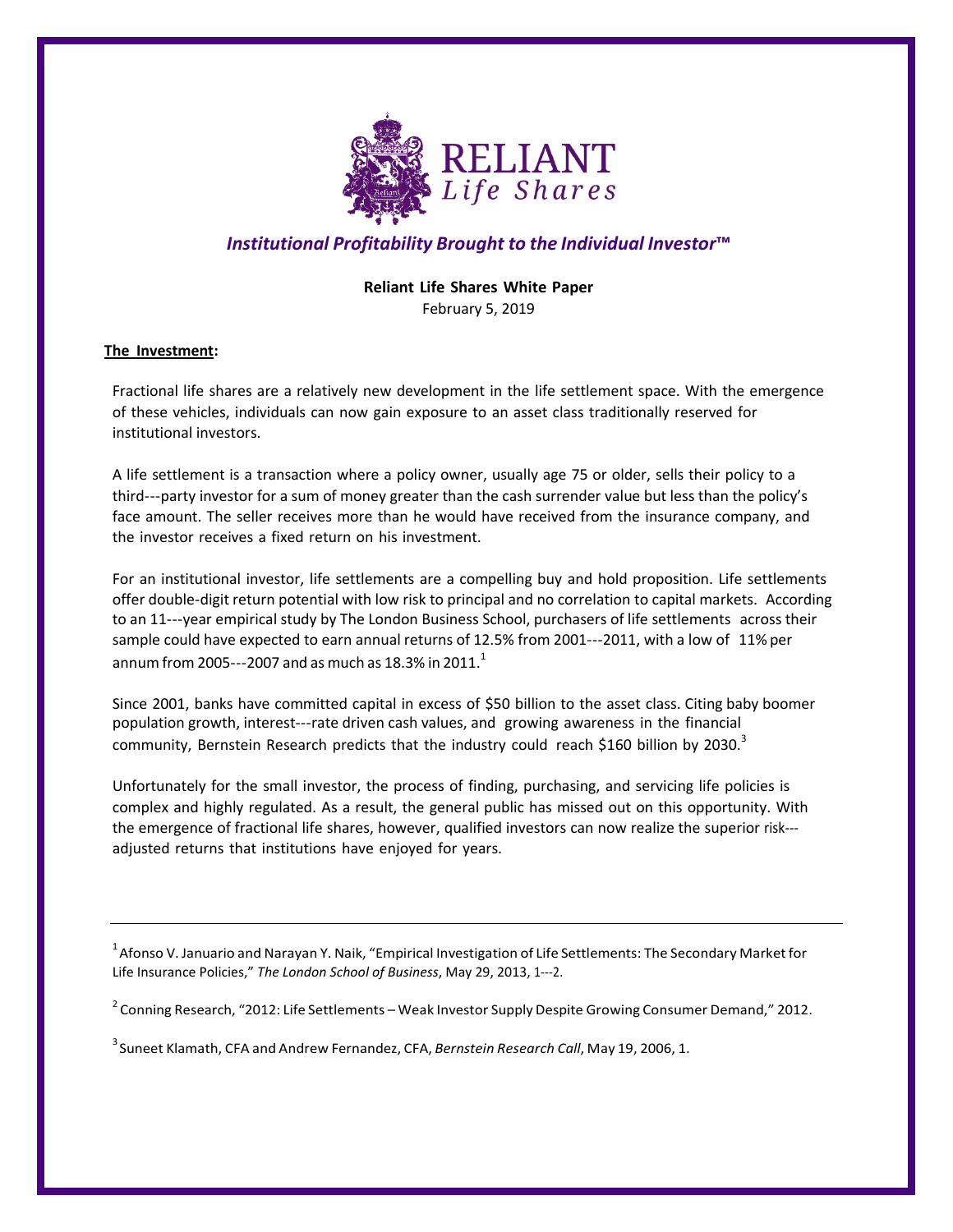# **Risks and Benefits:**

No investment is without risk. Although life settlements are insulated from risks intrinsic to conventional investments, there are unique considerations specific to the asset class. These include:

| <b>Risk</b>                | <b>Commentary</b>                                                                                              |
|----------------------------|----------------------------------------------------------------------------------------------------------------|
| lack of liquidity          | funds are committed until policy maturity, and cash outflows must be managed<br>to prevent liquidity shortages |
| counterparty<br>insolvency | default risk of the insurance carrier                                                                          |
| longevity risk             | inaccurate life expectancy projections may impact returns                                                      |
| policy rescission          | courts have held that lack of insurable interest may void a policy's<br>incontestability clause <sup>4</sup>   |

These risks can be mitigated through adequate capitalization, diversification, and a thorough due diligence process. Institutions purchase pools of life policies, laddering assets by dates of expected maturity. By structuring their portfolios in tranches, institutions can manage and optimize cash flows while taking advantage of the distinct benefits of longevity investing, including:

| <b>Benefit</b>                          | <b>Commentary</b>                                                                                                                                    |
|-----------------------------------------|------------------------------------------------------------------------------------------------------------------------------------------------------|
| potential for above-<br>average returns | with respect to their July 2013 life settlement portfolio purchase, Berkshire<br>Hathaway anticipates earning an IRR of "less than 20%" <sup>5</sup> |
| fixed maturity value                    | sum---certain payouts are provided by highly---rated U.S. life insurance carriers<br>such as John Hancock, Mass Mutual, and New York Life            |
| true portfolio<br>diversification       | life policy maturities are uncorrelated to movements across all other asset<br>classes, offering immunity from market and geopolitical risk          |
| legal protections                       | in addition to being highly regulated, Legal Reserve life insurance companies<br>enjoy statutory safeguards unavailable to traditional asset classes |

<sup>4</sup> Michael G. Koutnik, "Long Live Life Settlements: The Current Status and Proposed Direction of the Life Settlement Market," Marquette Law Review, Volume 96, Issue 3, Article 6 (Spring 2013), 934---940.

5 Donna Horowitz, "Berkshire Hathaway Confirmsit Bought \$300M Coventry Portfolio," *The Deal's Life Settlements Report*, Vol. VII, No. 14 (August 15, 2013), 4.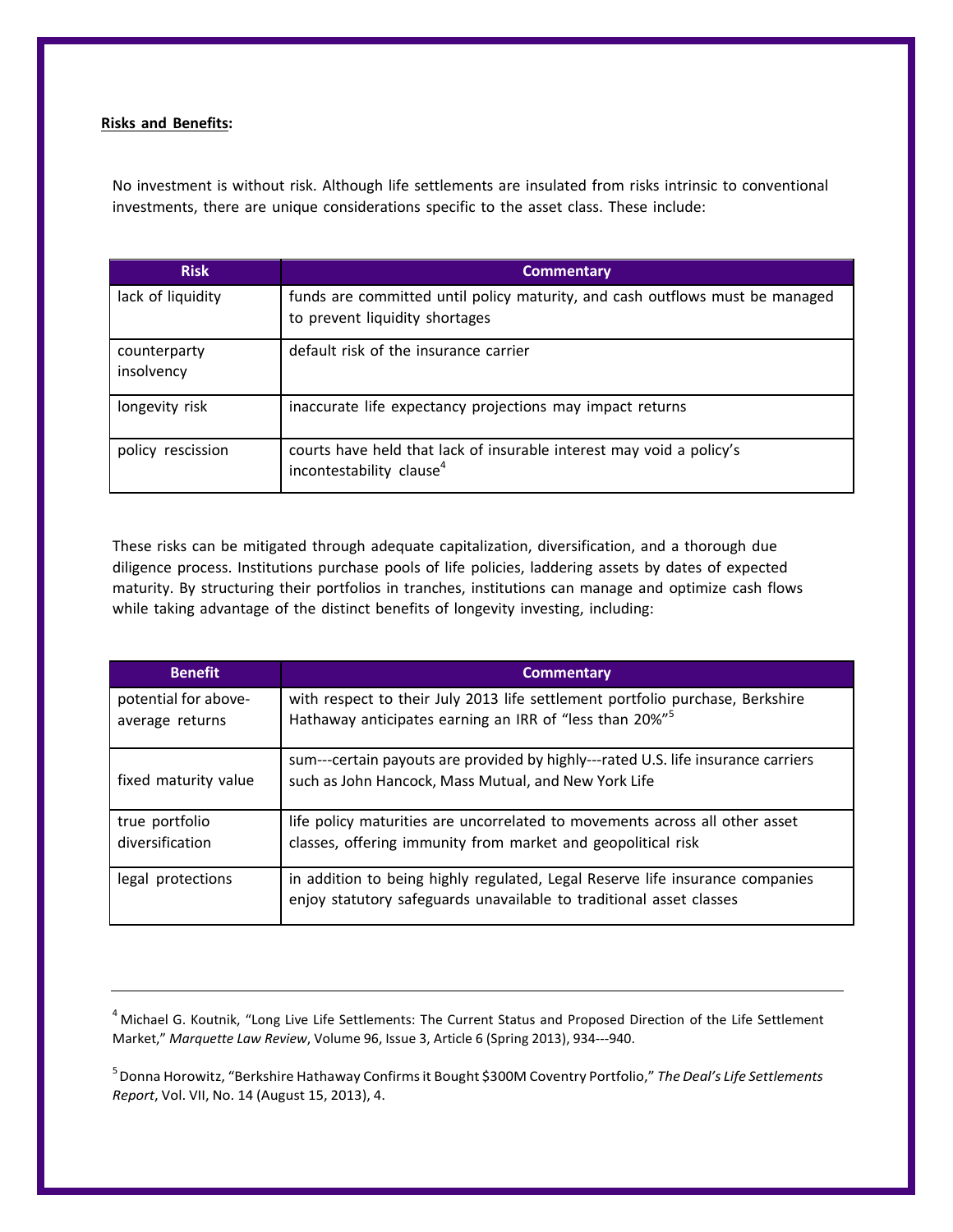#### **The Company:**

Reliant Life Shares is a California LLC formed on January 18, 2011 to offer fractionalized life shares to qualified investors in its state of domicile. Reliant is fully compliant with all federal, state, and local laws, including the Corporate Securities Law of 1968 and Senate Bill 1837, the California statutes that regulate fractional or pooled interests in viatical and life settlement contracts.

The company's mission is to provide qualified and accredited investors with the framework to successfully invest in the life settlement market.

The owners of the company are industry pioneers, having sold and settled more than \$2 billion of life insurance face amount since 2004. Recognizing the widespread lack of life settlement awareness, they decided to leverage their experience to introduce the asset class on a broad scale. By helping clients diversify and enhance returns, they hope to realize their vision to bring this favored investment vehicle from Wall Street to Main Street.

With more than 60 years of combined experience in life settlements, the Reliant team has built strong relationships with some of the industry's largest and most stable brokers, providers, and funding entities. As a result of these relationships, Reliant has access to pools of diverse life assets for the evaluation and selection of ideal policies.

Reliant also provides financial advisors with a unique opportunity.

The California Corporate Securities Law of 1968 classifies life settlement investments as securities.<sup>6</sup> The law prohibits the offer or sale of such securities unless the sale has been "qualified," or an exemption from qualification exists.

An exemption from qualification exists under Senate Bill 1837, which amends the Corporate Securities Law of 1968.<sup>8</sup> Under Senate Bill 1837, California---DOI---licensed life agents in can lawfully engage in fractional life settlement sales, and are exempt from broker---dealer licensing requirements for these securities.<sup>9</sup>

With respect to regulation, Reliant has always taken a proactive approach, working closely with the California Department of Business Oversight and other regulatory bodies to ensure compliance with the letter and spirit of the law.

<sup>9</sup> Ibid.

<sup>&</sup>lt;sup>6</sup><http://www.leginfo.ca.gov/cgi->--bin/displaycode?section=corp&group=24001---25000&file=25000---25023, (§ 25019)

<sup>&</sup>lt;sup>7</sup><http://www.leginfo.ca.gov/cgi->--bin/displaycode?section=corp&group=25001---26000&file=25110---25118,(§ 25110)

<http://www.leginfo.ca.gov/pub/99->--00/bill/sen/sb\_1801---1850/sb\_1837\_bill\_20000927\_chaptered.html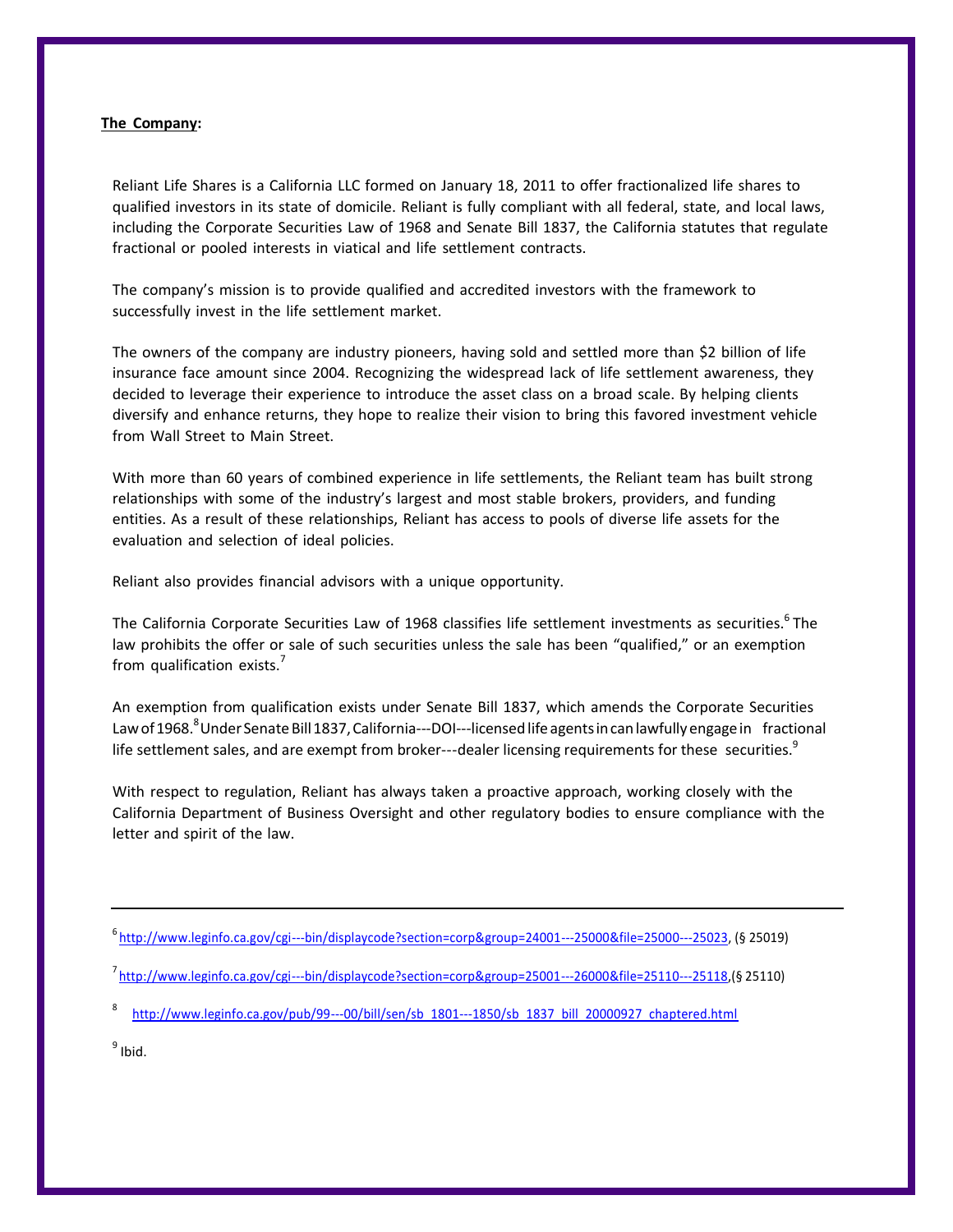## **Additional Investor Protections**:

As a result of their reputation in the industry, Reliant has secured key strategic partnerships for the protection of its agents and investors. Reliant works only with firms who match their high ethical standards and mirror their commitment to transparency.

# **UMB Bank** – Independent Escrow Agent and Trustee (www.UMB.com)

UMB Bank was founded in 1913 and is ranked as one of Americas Best Banks based on eight financial measures of asset quality, capital adequacy, and profitability according to studies by Forbes and SNL Financial. They are publicly traded on the NASDAQ (UMBF) and have Assets under Management of \$41.4 Billion Dollars. Since 2007 UMB Corporate Trust and Escrow services has ranked as the Fourth largest trustee and paying agent nationally primarily due to their business as a municipal bond trustee and paying agent.

# **Third Party Administrators and Qualified Plan Custodians**

[www.trustprovident.com](http://www.trustprovident.com/) [www.theentrustgroup.com](http://www.theentrustgroup.com/) [www.accuplan.net](http://www.accuplan.net/) [www.iraservices.com](http://www.iraservices.com/) Reliant uses the services of multiple Third Party Administrator and Qualified Plan Custodians. As secure retirement becomes increasingly challenging, investors are demanding a wider range of options to attain their goals. Our service providers are leaders in the field of self---directed IRAs, helping clients build wealth with investments they understand and control.

## **Actuarial Expertise** – Life Expectancy Providers

As the definitive metric in the life settlement industry, life expectancies are used to evaluate risk and investment performance. Because Life Expectancies are such an important part of a life settlement transaction Reliant uses multiple life expectancy reports from various laboratories. As of June 1, 2015 we utilize a minimum of three Life Expectancies and use the median estimate for pricing. Reliant considers only proven, third---party life expectancy reports from industry leaders including 21st Services, EMSI, AVS, Focus, Clarity Convergence and Fasano Associates. As the industry has matured, methodologies have improved and more data has become available to assess mortality experience, with independent actuarial studies confirming life expectancy accuracy rates of well over 90%.<sup>11, 12</sup>

#### **In-House Compliance Attorney**

Reliant has gone above and beyond the legal protections afforded to investors under Senate Bill 1837 by retaining an in---house compliance attorney.

10 <http://investors.wsfsbank.com/releasedetail.cfm?ReleaseID=811650>

[http://www.fasanoassociates.com](http://www.fasanoassociates.com/)

12 <http://www.prweb.com/releases/2010/04/prweb3935454.htm>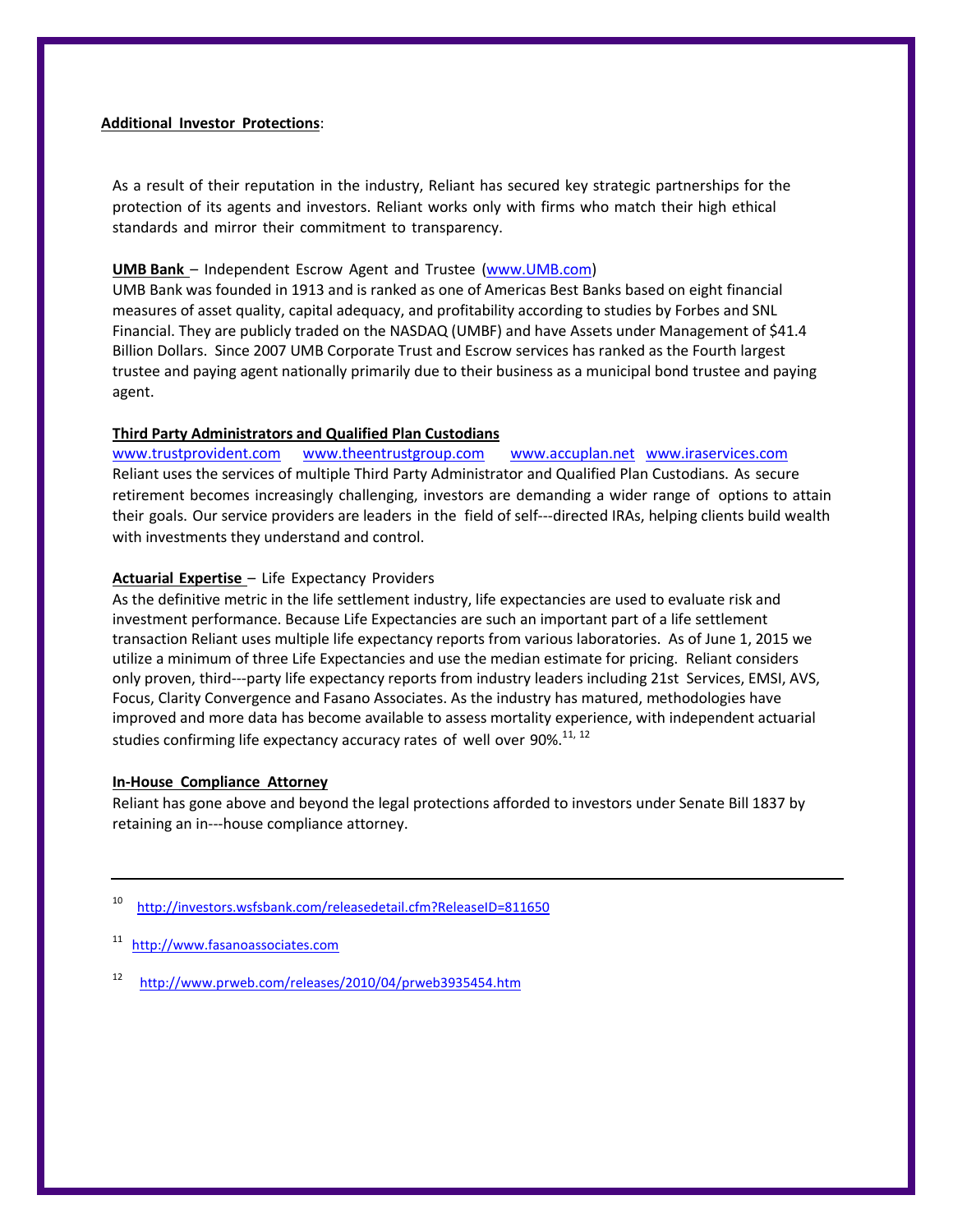#### **Market Forecast:**

Recent market activity confirms institutional commitment to the asset class. Some of the more noteworthy trades in the second half of 2013 included:

- Berkshire Hathaway (NYSE: BRK---A), Warren Buffett's company, added to their holdings by purchasing a \$300 million life settlement portfolio in July.13
- Private equity firm Apollo Global Management (NYSE: APO) is raising another \$700 million to invest in life settlements14 following their \$600 million portfolio purchase in August.15 Apollo also reported in Q4 that it has deployed more than \$443 million in its first life settlement fund.16
- Bridge Exchange, an electronic platform for policy trades between institutions, opened its first auction on August 30.17
- Limited Life Assets, Ltd., the U.K. entity of McKinsey & Co., beat out hedge fund Silver Point Capital LP for the \$135 million Quality Investments BV portfolio in September.18

In addition to hedge funds and private equity firms, pension fund managers are also starting to pay attention, 19, 20 recognizing life settlements as powerful tools to hedge both macroeconomic and longevity risk. As buy---side appetites grow, consulting firms are ramping up to provide life settlement advisory services to a wide variety of institutional investment firms.21, 22

<sup>13</sup> Horowitz, *supra* note 4.

<sup>14</sup> "Apollo Begins Raising \$700M for New Investment in Life Settlements," *The Deal's Life Settlements Report*, Vol. VII, No. 14 (August 15, 2013), 8---9.

<sup>15</sup> Zachary Tracer, "Apollo Said to Acquire \$600 Million of Life Policies From RBS," *Bloomberg*, August 8, 2013.

<sup>16</sup> Apollo Global Management LLC, September 30, 2013 Form 8---K (filed November 7, 2013), [http://www.sec.gov/Archives/edgar/data/1411494/000141149413000007/agmearningsrelease3q13.htm,](http://www.sec.gov/Archives/edgar/data/1411494/000141149413000007/agmearningsrelease3q13.htm) accessed December 2013.

<sup>17</sup> "New Life Settlement Trading Platform Bridge Exchange Holds First Auctions," *The Deal's Life Settlements Report*, Vol. VII, No. 16 (September 19, 2013), 9.

 $18$  Ibid.

<sup>19</sup> Michael Giardina, "Pittsburgh County Counts on Second Life Settlement Fund," <http://www.mandatepipeline.com/news/allegheny->--county---counts---on---second---life---settlement---fund---238792---1.html, (March 21, 2013).

<sup>20</sup> CalPERS, *Annual Investment Report: Fiscal Year Ended June 30, 2012,* Sacramento, CA: CalPERS, 2012, 25.

<sup>21</sup> KPMG, "Walking a Thin Line: Opportunities and Hidden Dangers of Life Settlements," July 30, 2013.

<sup>22</sup> Sabrina Willmer, "Houlihan Lokey to Double Team Focused on Illiquid Sales," *Bloomberg*, September 23, 2013.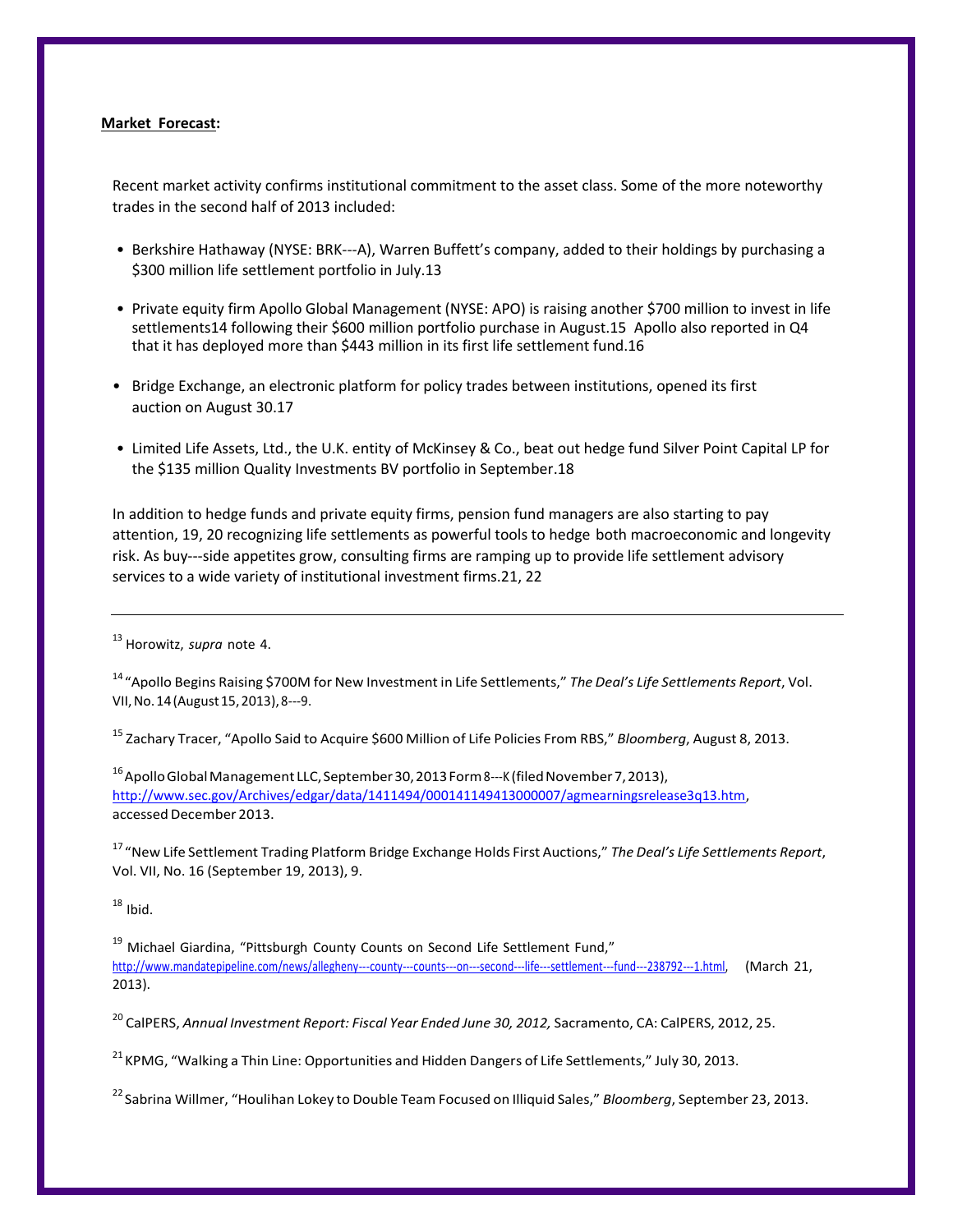Trends are also converging at the retail level to fuel awareness of life settlements and their viability as an investment:

- **favorable legislation** lawmakers continue to advocate a free market for seniors, with 42 states now regulating life settlements. Other initiatives supporting the settlement option include ATRA 2012 and state efforts encouraging seniors to sell policies to pay for long---term care.23, 24
- **financial uncertainty** financial experts are divided on the direction of interest rates, the stock market, and the economy. With distressed municipalities and the threat of federal default, retail investors are placing a premium on certainty.
- **demand for alternative investments** by 2020, retail alternatives are expected to account for one quarter of retail revenues and a majority of revenue growth as retail investors, confronted with volatile financial markets and the underfunding of their own retirements, follow the path blazed by institutional investors.

On the policy supply side, the economic benefit of the settlement transaction will continue to drive volume, with seniors receiving as much as four times the cash surrender values offered by insurance companies.26, 27 When considering senior lapse rates of more than 74%,28 it's easy to see why market projections are so staggering. The number of Americans age 75 and over will increase to 22 million by 2020, a 19.8% increase over 2010 levels.29 By 2040, that number will double to 44 million.30 Given these dynamics, industry experts conclude that the secondary market for life policies will grow to between \$136 billion (by 2021)31 to \$144 billion,32 projections consistent with the Bernstein study.

<sup>23</sup> Kelly Greene, "States Ease Use of Life Policies for Elder Care," The Wall Street Journal, June 17, 2013, C1.

<sup>24</sup> Weigang Bo, "Texas Law Promoting Life Settlements to Pay for Health Care Is Credit Negative for Insurers," *Moody's Credit Outlook*, June 20, 2013, 13.

<sup>25</sup> McKinsey & Company, "The Mainstreaming of Alternative Investments: Fueling the Next Wave of Growth in Asset Management," *Financial Services Practice*, June 2012, 2.

<sup>26</sup> Neil Doherty and Hal Singer, "The Benefits of a Secondary Market for Life Insurance Policies," The Wharton *Financial Institutions Center,* October 14, 2002, 31.

<sup>27</sup> Januario, *supra* note 1 at 1.

<sup>28</sup> Daniel Gottlieb and Kent Smetters, "Lapse---Based Insurance," The Wharton School, November 17, 2013, 4.

<sup>29</sup>Vincent, Grayson K. and Victoria A. Velkoff, 2010, *THE NEXT FOUR DECADES, The Older Population in the United States:2010to2050*,CurrentPopulationReports,P25-1138,U.S.CensusBureau,Washington,D.C.,10.

 $30$  Ibid.

<sup>31</sup> Conning Research, *supra* note 2.

<sup>32</sup> Darwin Bayston, CFA, "Life Settlement Market – Lack of Policies, Lack of Capital, or Something Else?," [http://blog.lisainstitute.org/2013/08/20/,\(](http://blog.lisainstitute.org/2013/08/20/)August20,2013).